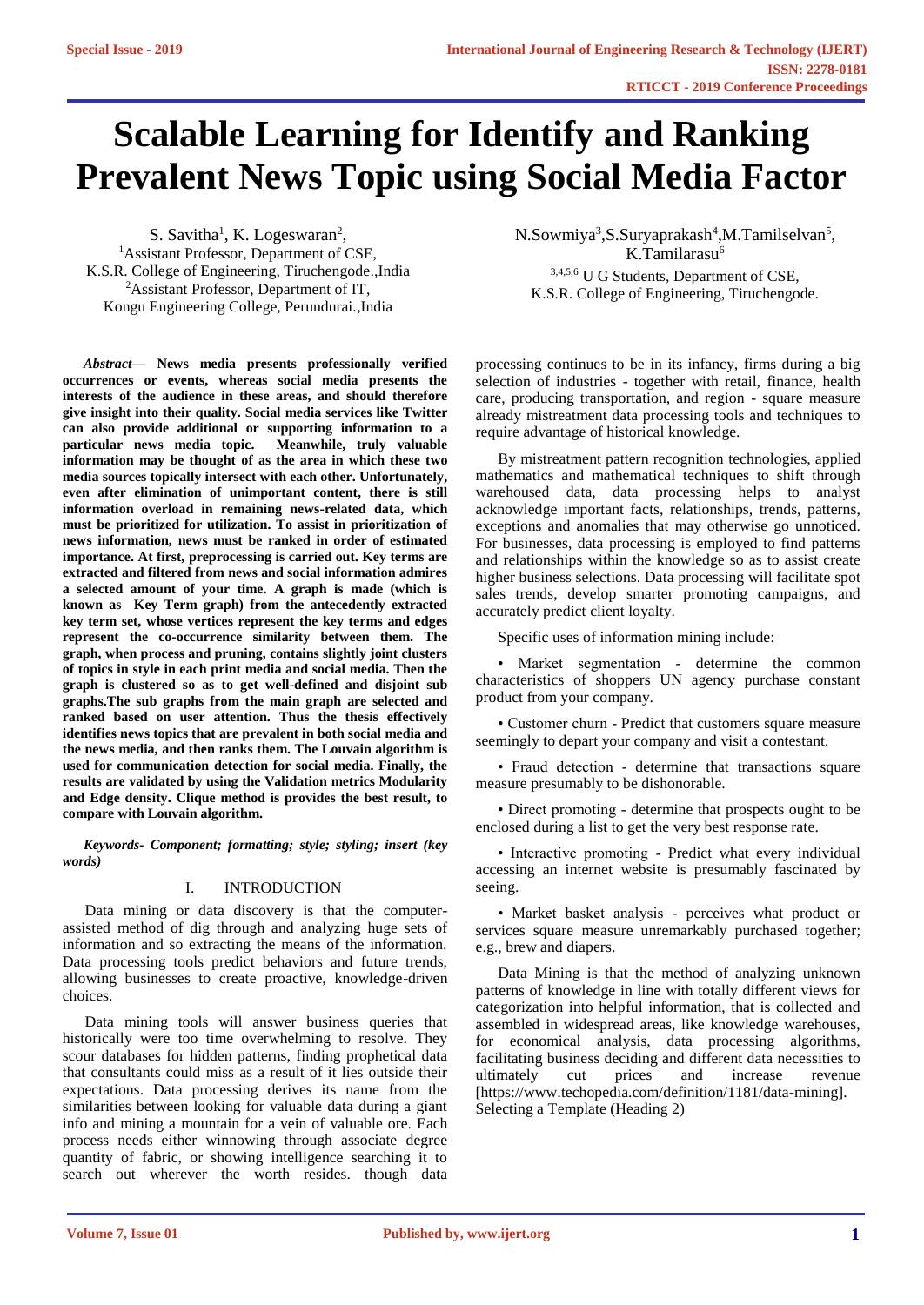## II. RELATED WORKS

In the paper "Toward Collective Behavior Prediction via Social Dimension Extraction" [1] the authors Lei Tang and Huan Liu, Arizona State University within the year of 2010 were expressed that collective behavior refers to however people behave after they area unit exposed during a social network setting. Within the paper, they examined however they may predict on-line behaviors of users during a network, given the behavior data of some actors within the network.

 They incontestible several benefits, particularly appropriate for large-scale networks, paving the manner for the study of collective behavior in several real-world applications. Social media like Facebook, MySpace, Twitter, BlogCatalog, Digg, YouTube and Flickr, facilitate folks of all walks of life to specific their thoughts, voice their opinions, and hook up with one another anytime and anyplace. for example, a well-liked content-sharing web site like Delicious, Flickr, and YouTube permits users to transfer, tag and comment differing types of contents (e.g., bookmarks, photos, videos).

One's behavior is often influenced by the behavior of his/her friends. This naturally results in behavior correlation between connected users. Such collective behavior correlation can even be explained by homophily[5].

In this paper "Finding community structure in networks mistreatment the eigenvectors of matrices" [2] the author M. E. J. Newman thought-about the matter within the year of 2006 were detective work communities or modules in networks, teams of vertices with a higher-than-average density of edges connecting them. Previous work indicates that a strong approach to the present drawback is that the maximization of the profit operates referred to as "modularity" over doable divisions of a network. Here the author showed that this maximization method are often written in terms of the eigen-spectrum of a matrix they referred to as the modularity matrix, that plays a job in community detection kind of like that contend by the graph Laplacian in graph partitioning calculations. They expressed that a typical feature of the many networks is "Community Structure", the tendency for vertices to divide into teams, with dense connections inside teams and solely sparser connections between them.

In social networks, as an example, it's long been accepted that people United Nations agency lie on the boundaries of communities, bridging gaps between otherwise unconnected folks, get pleasure from AN uncommon level of influence because the gatekeepers of data flow between teams [6, 7, 8].

In this paper "Yes, there's a Correlation - From Social Networks to private Behavior on the Web" [3] the authors Parag Singla and Matthew Richardson expressed that characterizing the connection that exists between a person's grouping and private behavior has been an extended standing goal of social network [9] analysts. They applied data processing techniques to review this relationship for a population of over ten million folks, by turning to on-line sources of knowledge.

The analysis reveals that folks United Nations agency chat with one another (using instant messaging) area unit a lot of doubtless to share interests (their internet searches area unit a similar or locally similar). The longer they pay talking,

stronger their relationship. People who chat with alternative |one another} are a lot of doubtless to share other personal characteristics, like their age and site and, they're doubtless to be of opposite gender. Similar findings hold for those that don't essentially talk over with one another however do have an admirer in common. Their analysis relies on a well-defined mathematical formulation of the matter, and is that the largest such study they were alert to.

In this paper "BIRDS OF A FEATHER: Homophily in Social Networks" [4] the authors Miller revivalist, Lynn Smith-Lovin and James M Cook expressed concerning "Similarity breeds connection". This principle the homophily principle-structures network ties of each kind, together with wedding, friendship, work, advice, support, data transfer, exchange, co-membership, and different varieties of relationship. The result's that people's personal networks area unit unvaried with respect to several socio demographic, behavioral, and intrapersonal characteristics. Homophily limits people's social world during a manner that has powerful implications for the data they receive, the attitudes, and also the interactions they expertise.

Homophily in race and quality creates the strongest divides within the personal environments, with age, religion, education, occupation, and gender following in roughly that order. Geographic proximity, families, organizations, and isomorphous positions in social systems all produce contexts within which homophilous relations type. Ties between nonsimilar people additionally dissolve at a better rate that sets the stage for the formation of niches (localized positions) inside social area.

They argued for a lot of analysis on: (a) the fundamental ecological processes that link organizations, associations, cultural communities, social movements, and plenty of different social forms. (b) The impact of multiplex ties on the patterns of homophily and (c) The dynamics of network amendment over time through that networks and different social entities co-evolve.

## III. SYSTEM DESIGN

#### *A. Introduction*

Social media and traditional media combined together, they feed off of each other and are mutually beneficial. Together, they create a much stronger, much more effective and successful marketing campaign. The intersection of two media information is used to project the popularity of the news at a particular period of time. Thus the analysis provides a strong opinion about particular news for decision making in future. This chapter states the problem of the community detection in large graph and outlines the overall view of the existing work

## *B. Existing Work*

The concept of detecting the community from a large network in the existing work is given below

## *a. Girvan-Newman Clustering*

The Girvan–Newman algorithm detects communities by increasingly removing edges from the original network. The associated components of the remaining network are the communities. Vertex betweenness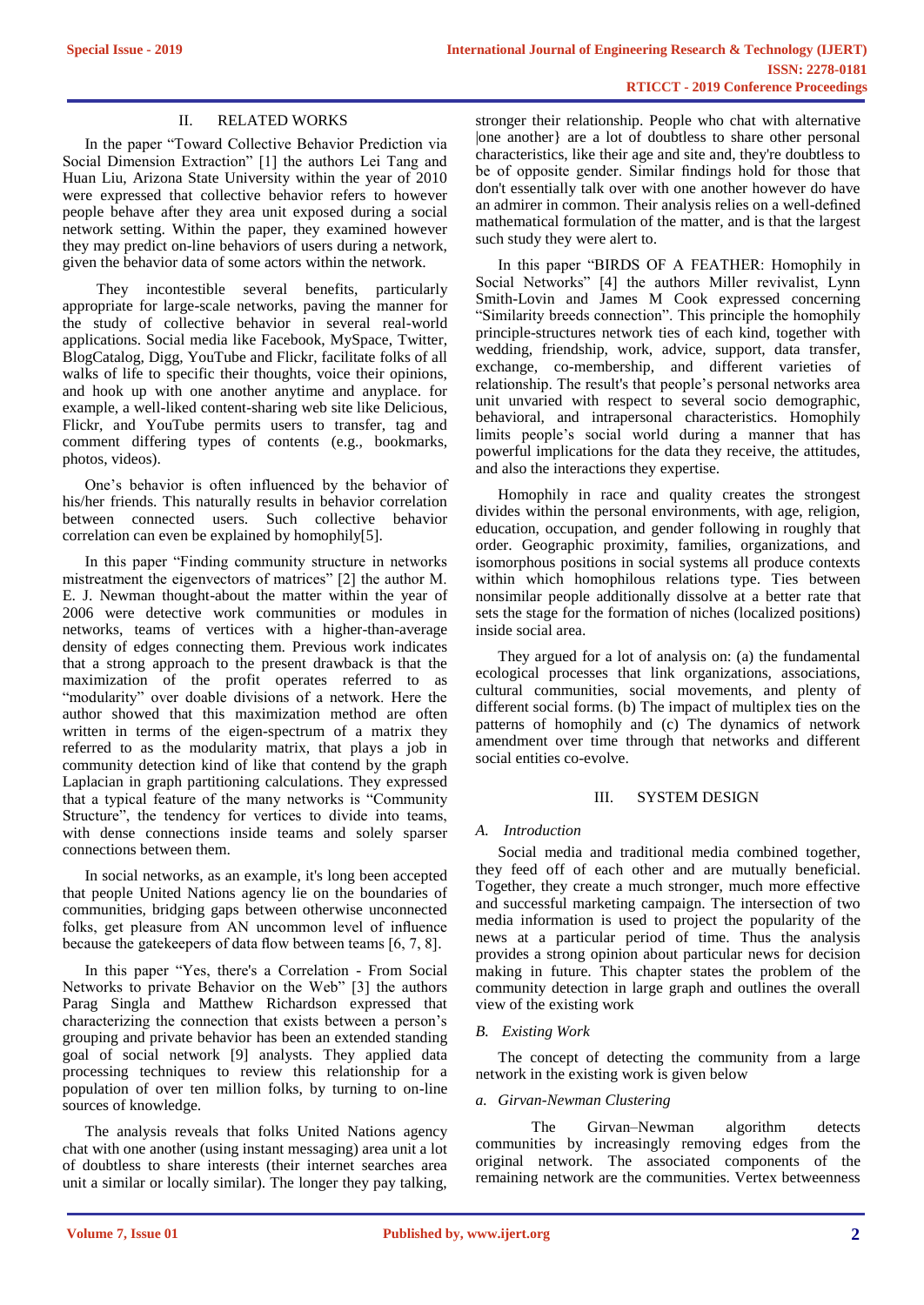is a pointer of greatly central nodes in network. For any node, vertex betweenness is defined as the number of shortest paths between pairs of nodes that run through it. If there is additional shortest path between a pair of nodes, each path is assigned equal weight such that the total weight of all of the paths is equal to unity. So the edges Note connecting communities will have high edge betweenness (at least one of them). By removing these edges, the groups are divided from one another and so the underlying community structure of the network is exposed.

The algorithm's step for community detection is summarized as follows

> Step 1: Find the edge of highest betweenness - or multiple edges of highest betweenness

$$
g(v) = \sum_{s \neq v \neq t} \frac{\sigma_{st}(v)}{\sigma_{st}} g(v) \in (0,1)
$$
 (1)

Where,

 $\sigma_{st}$  is the total no. of shortest paths starting from beginning node "s" to ending node "t"

 $\sigma_{st}(v)$  is number of the shortest path through V.

Step 2: The edge with highest betweennessvalue is removed.

Step 3: Recalculate all betweenness, and again remove the edge or edges of highest betweenness.

Step 4: Proceed in this way as long as edges remain in graph, in each step recalculating all betweenness and removing the edge or edges of highest **betweenness** 

The betweenness centrality should be recalculated with each step. The reason is that the network adapts itself to the new conditions set after the edge is removed. For example, if two communities are getting connected by more than one edge, then there is no guarantee that all of these edges will have high betweenness. By recalculating betweenness after the removal of each edge, it is ensured that at least one of the remaining edges between two communities will always have a high value [https://en.wikipedia.org/wiki/Girvan%E2%80%93Newman\_ algorithm].

#### **Drawbacks of Girvan-Newman clustering**

- Girvan-Newman clustering is too slow for large networks
- It yields relatively poor result for dense network
- It takes more computation time to partition the large graph
- The clustering approach is not employed in order to obtain overlapping topic clusters

## *C. PROBLEM DEFINITON*

Twitter is an American online [news](https://en.wikipedia.org/wiki/News) and social [networking](https://en.wikipedia.org/wiki/Social_networking_service) service on which the users post and interact with messages known as "tweets". Registered user can post tweets, talk about news and share interesting topics via social network services but those who are unregistered can only read them [https://en.wikipedia.org/wiki/Twitter].

The news media (traditional media such as web news crawls, website news forums) contain the professionally verified events. The valuable information is obtained by intersecting two media sources. The community is detected to discover how particular topic is discussed by the user. It can be used to provide the strong opinion on the particular news present in the media. Detecting the communities from the large network is not an easy task.

In the existing system, the community is detected by using the Girvan-Newman clustering method, which detects communities in smaller graphs. Based on the betweenness [https://en.wikipedia.org/wiki/Girvan%E2%80%93Newman\_ algorithm]

In order to accomplish the detection of communities from the large graph the proposed work is done. The proposed system utilizes two methods namely, CLIQUE (CLusterInQUEst) detection and Louvain method to detect the communities effectively. In CLIQUE detection, it uses the multi-resolution grid data structure. The cluster contains the maximal set of actors in which every actor is connected to each other. It generates the minimal number of description for the clusters. The Louvain method is a greedy optimization method. It allows to efficiently compute the edge ranking in large network in linear time. Finally it discovers the community structure by optimizing the modularity of the network.

#### *D. Implementation Tool*

The implementation tool employed in the present work isR.

R could be an artificial language and free code surroundings for applied mathematics computing and graphics supported by the R Foundation for applied mathematics Computing. The R language is wide used among statisticians and information miners for developing applied mathematics code and information analysis. R includes a command interface; there are many graphical user interfaces, like RStudio, AN Integrated development surroundings. R is AN implementation of the S artificial language combined with lexical scoping linguistics, impressed by theme.Some of the R packages employed in current work area unit as follows

| <b>Packages</b>     | <b>Description</b>                  |  |
|---------------------|-------------------------------------|--|
| <b>RColorBrewer</b> | Palettes for thematic maps          |  |
| Tm                  | Framework for Text mining           |  |
| TwitterR            | Access to the Twitter API           |  |
| WordCloud           | Plot a cloud of words               |  |
| RoAuth              | R open Authentication               |  |
| NI.P                | For Natural Language Processing     |  |
| SnowBallc           | For stemming the words              |  |
| <b>RCurl</b>        | <b>Request URL</b>                  |  |
| TextmineR           | Create corpus                       |  |
| Textclean           | Normalizing and cleaning the text   |  |
| Igraph              | Fast handling of large graphs       |  |
| Syuzhet             | Quickly extract the plot            |  |
| Plyr                | Splitting big data structure, apply |  |
|                     | function and combine all together   |  |
| XML                 | For paring and integrating XML      |  |

#### *E. Summary*

This chapter describes about the problem definition and the overview of existing algorithm Girvan-Newman clustering. Consider the drawbacks of the existing work; the current work uses the CLIQUE detection and Louvain community detection model to get best community structure than the existing work, which is described in the next chapter 4, System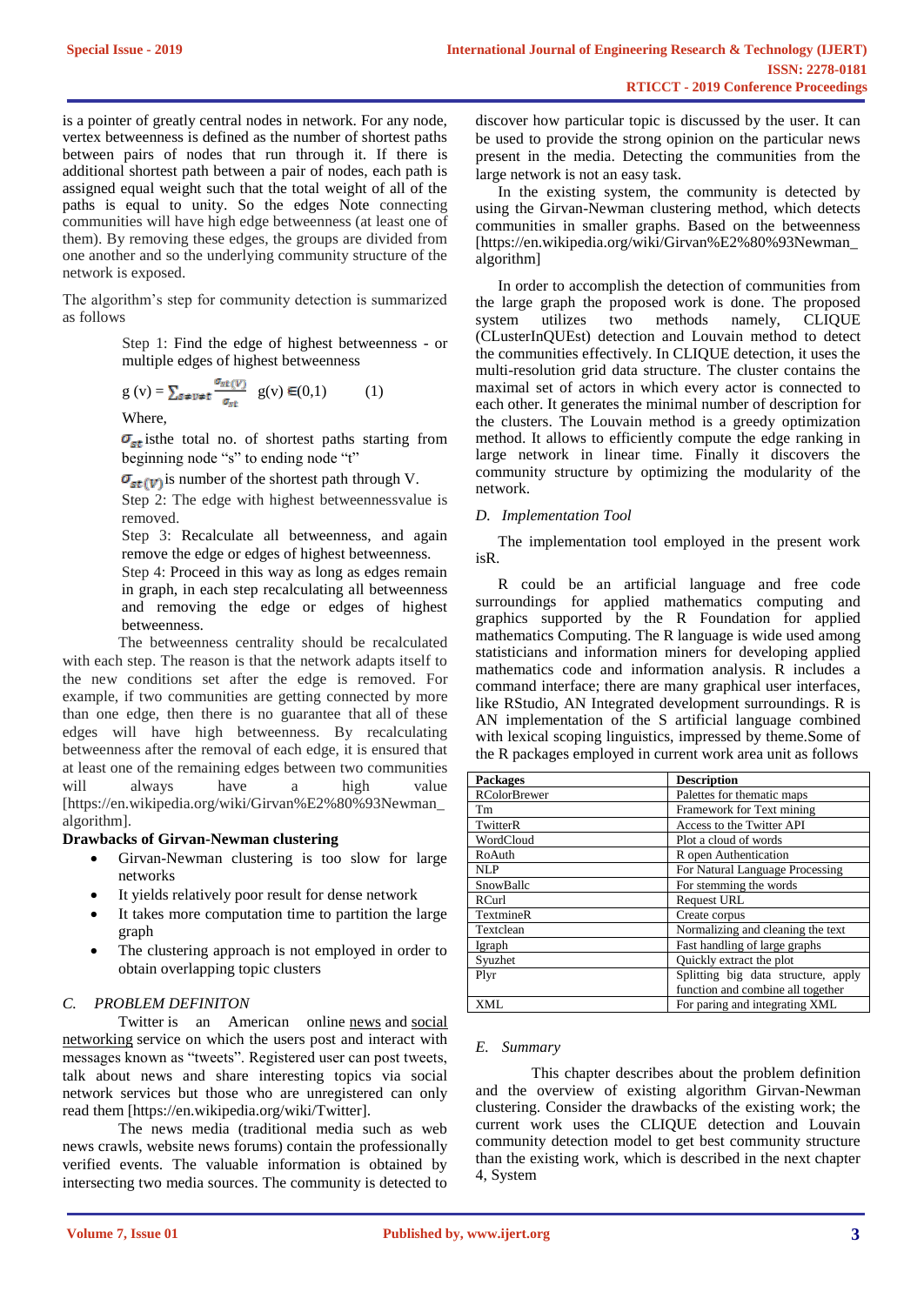## IV. SYSTEM METHODOLOY

## *A. Introduction*

The keywords of the combined sources (Twitter and News media) help to find out the intersection of the words and co-occurrence words, which help to create the news term graph whereas the vertices are the text and the edges are the relationship, exist among vertices. So that the community detection algorithm detects the dense region that are frequently crawled information in news and twitter. CLIQUE and Louvain method is used to detect the better communities than the existing method. This chapter describes the proposed algorithm in the current work.

## B. SYSTEM ARCHITECTURE

The modules in the current work are as follows

- Dataset collection
- **Preprocessing**
- Key term graph construction
- Key term similarity estimation
- Graph clustering : Girvan-Newman clustering
- Content selection : User Attention (UA)
- CLIQUE detection algorithm
- Louvain algorithm
- Performance evaluation

## *a. DATASET COLLECTION*

## NEWS DATA:

The BBC newswebsite (https://www.bbc.com/news) contains international news coverage, as well as British, entertainment, science, and political news. Many reports are convoyed by audio/video from BBC's television/radio news services. It is providing the interdisciplinary fields of news such as world, port, weather, travel, business, entertainment, health, science, technology and so on. For the current work the sports category news information from the date 1.11.2018 to 30.11.2018 are downloaded from the website (https://www.bbc.com/news/sports).

## TWITTER DATA:

Twitter account is used to create the Application Program Interface (API). The API provides the consumer secret key and access token secret key for authenticated retrieval of tweets. The number of tweets related to sports news is collected. The figure 4.1 shows the overall architecture of the current work. The modules in the work are explained below.

## *b. PREPROCESSING*

The collected news articles and the tweets are preprocessed in this step.



The word "data" is plural, not singular.

Figure 4.1. The overall architecture of the current work

#### *c. Key Term Graph Construction*

A graph G is generated, whereas the clustered nodes represent the prevalent news topic in both news and social media. The vertices in the graph G is the terms retrieved from N and T and the edges exhibit the relationship among the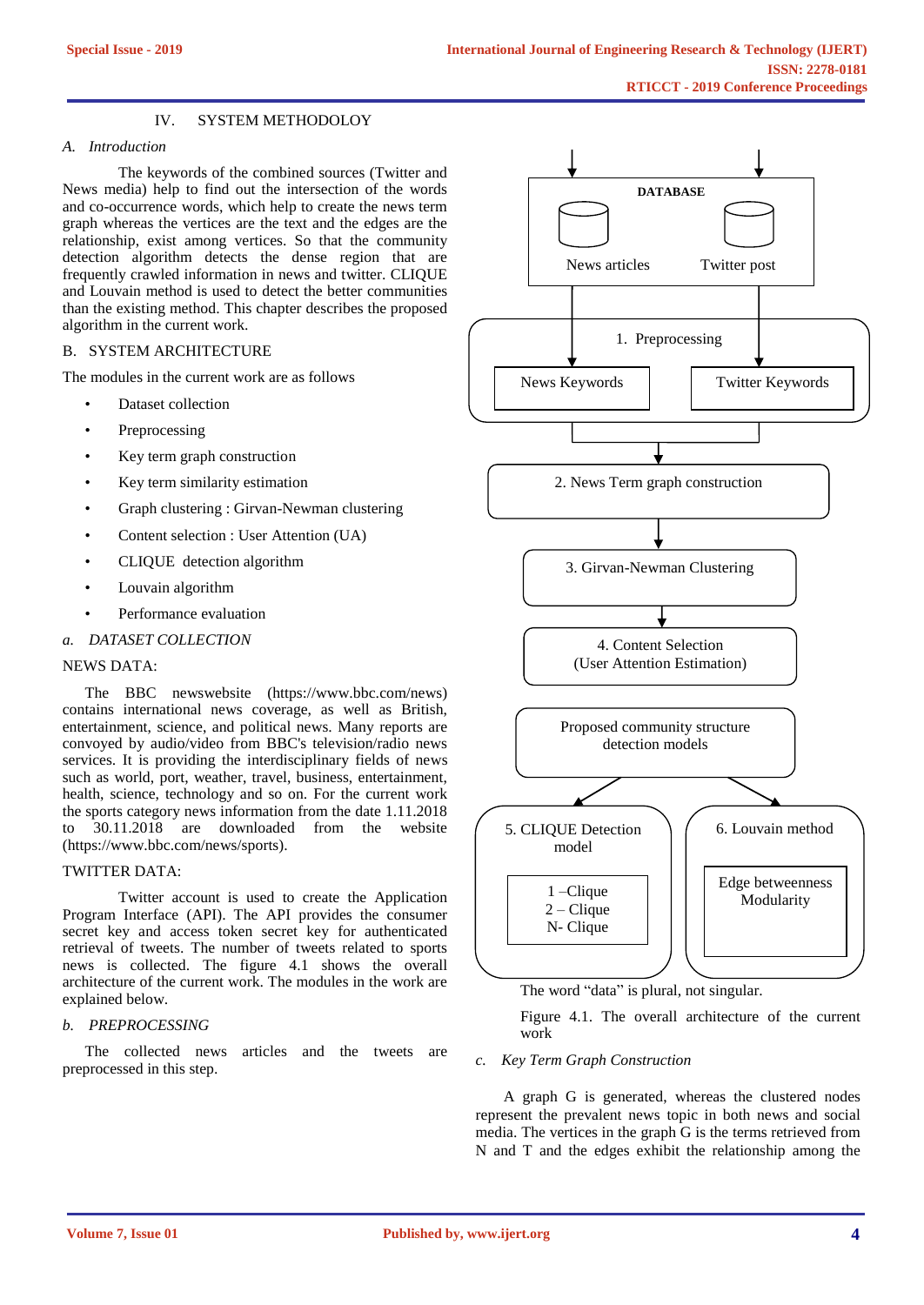nodes. The following methods are used to find out the relationships between the words.

## Term Document Frequency

The document frequency of each term in News and Twitter is calculated accordingly. Here df(n) is the occurrence of term n and df(t) is the occurrence of term t.

• Relevant Key Term Identification

 $I = N \cap T$ 

N represents the keywords present in the news article and T represent all relevant term present in the tweets. To extract the topics that are prevalent in both news and social media, the following formula is used.

(2)

This intersection of N and T eliminates the terms from T that are not relevant to the news and terms from N that are not mentioned in the social media. I (intersection words) are ranked based on their prevalence in both sources. The prevalence of a term is the combination of it occurrence in both N and T.

$$
\forall i \in I : p(i) = \frac{df(n) \times \frac{|T|}{|N|} + df(t)}{2|T|} (3)
$$

Where,  $|T|$  is the total number of tweets chosen between dates d1 and d2.|N| is the total number of news chosen in the same period of time.

#### Key Term Similarity Estimation

The perception behind the co-occurrence is the terms that co-occur frequently are related to the same topic and may be used to summarize and represent it when grouped. The cooccurrence for each term pair  $(i,j)$  I found, defined as  $co(i,j)$ . The term-pair co-occurrence is then used to estimate the similarity between terms. A number of similarity measure were tested, namely Jaccard, Dice and Cosine similarity.

The Dice similarity between term I and j is calculated as follows,

$$
dice_QS(i,j) = \begin{cases} 0 & ifco(i,j) \le \vartheta \\ \frac{2 \times co(i,j)}{df_{top}(i) + df_{top}(j)} \text{ otherwise} \end{cases}
$$
  
(4)

Where,

 $df_{top}$  (i) is the number of tweet that contain term i $\in I_{top}$  $df_{\text{top}}$  (j) is the number of tweet that contain term j $\in I_{\text{top}}$  $co(i,j)$  is the number of tweets in which terms i and j cooccur in  $I_{\text{top}}$ 

 $\mathbf{\hat{v}}$  is a threshold used to discard whose similarity that fall below it

The Jaccard similarity between term I and j is calculated as follows,

$$
jac_{qS(i,j)} = \begin{cases} 0 & if co(i,j) \le \vartheta \\ \frac{co(i,j)}{df_{top}(i) + df_{top}(j) - co(i,j)} \text{otherwise} \end{cases}
$$
(5)

The Cosine similarity between term I and j is calculated as follows,

$$
cosine_{QS(i,j)} = \begin{cases} 0 & if co(i,j) \le \vartheta \\ \frac{co(i,j)}{\sqrt{df_{top}(i) \times df_{top}(j)}} & otherwise \end{cases}
$$
 (6)

All of the formerly described similarity measures generate a value between 0 and 1.

#### *d. Graph Clustering: Girvan-Newman*

This algorithm used to find out the word clusters. The goal is to identify and separate the well defined sub graphs in the graph.Betweenness

The core idea of Newman clustering is the concept of edge betweenness. The betweenness value of an edge is the number of shortest paths between pairs of nodes that run along it. The betweenness measure of an edge e is calculated a follows,

$$
Betweenness (e) = \sum_{i,j \in V} \frac{\sigma(i,j)|e}{\sigma(i,j)} \tag{7}
$$

Where,

V is the set of vertices

 $\sigma(i, j)$  is the number of shortest path between vertex i and j

 $\sigma(i, j)$  eis the number of those paths that pass through edge e.

## 1. Transitivity

It is a property in a relation between three elements such that if the relation holds between the first and second elements, and between the second and third elements, then it also holds between the first and third elements. The transitivity of a graph G is defined as

Transitivity (g) = 
$$
\frac{\text{# triangle}}{\text{#trials}}
$$
 (8)

Algorithm Girvan - Newman

```
Improve the Cluster Quality of a Graph
         Input: Graph G 
         Output: Cluster-quality-improved G 
         B = \{\} empty set
         repeat
         for all (edge e \in G) do
         Calculate betweenness(e) and append to B 
         end for 
         if first iteration of loop then 
                  b_{avg} = avg(B)end if
         bmax = max(B)trans0 = transitivity(G) previous transitivity
         Remove edge with bmax from G 
         trans1 = transitivity(G) posterior transitivityClear set B 
         until (trans1 < trans0 or b_{max} < b_{avg})
         Add edge with bmax to G
         Step 1: The betweenness values of all edges in graph 
G are calculated.
```
Step 2: The initial average betweenness of graph G is calculated.

Step 3: The high betweenness values are iteratively removed in order to separate clusters.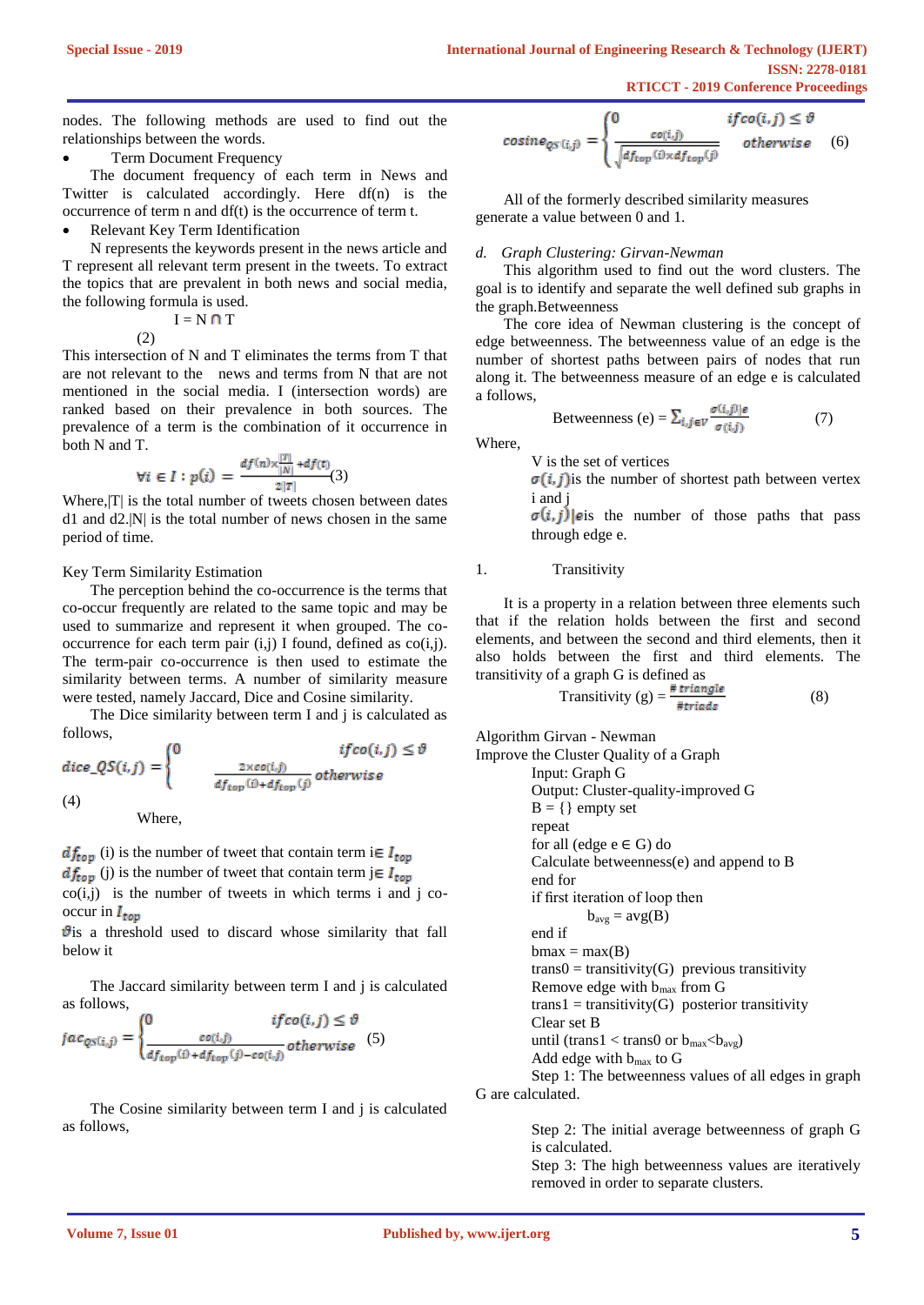Step 4: The edge removing process is closed when removing additional edges yields no gain to the clustering quality of the graph. Once the process has been topped, the last detached edge is added back to G.

## *e. Content Selection : User Attention*

The User Attention (UA) represents the number of unique Twitter user related to the selected tweets. The tweets related to that topic are selected and then the number of unique users who created those tweets are counted. The equation for finding the UA is given below.

$$
\forall TC \in GUA(TC) = \frac{|v_{TC}|}{\sum_{TC \in G} |v_{TC}|} \tag{9}
$$

(OR)  $UA = \frac{1000 \text{ m} \cdot \text{m} \cdot \text{m} \cdot \text{m} \cdot \text{m} \cdot \text{m} \cdot \text{m}}{0.000 \text{ m} \cdot \text{m} \cdot \text{m} \cdot \text{m} \cdot \text{m} \cdot \text{m} \cdot \text{m} \cdot \text{m} \cdot \text{m}}$  (10)

Where,

 $U_{TC}$  is the number of unique users related to TC G is the entire graph This equation produces a value between 0 and 1.

#### *f. Clique Detection Algorithm*

The CLIQUE algorithm was one of the first subspace clustering algorithm. It identifies dense clusters in maximum dimensionality's subspaces. The algorithm unites density and grid based clustering. It uses an APRIORI style search technique to detect dense subspaces. Then the algorithm finds adjacent

densegridunitsineachofselectedsubspacesusing"depthfirstsear ch".Clustersarethen formed by uniting these units with the help of a greedy growth scheme. The algorithm begins with an arbitrary dense unit and then greedily produce sa maximal region in each dimension until the uniono fall there gions covers the entire cluster. Redundant regions are removed by a repeated procedure.

The region growing, density based approach to generating clusters allows CLIQUE to find clusters of arbitrary shape, in any number of dimensions. Clusters are found in same, disjoint or overlapping subspaces. This is often advantageous in subspace clustering since the clusters often exist in different subspaces and thus represent different relationships.

CLIQUE, consists of the following steps:

- 1. Identification of subspaces that contain clusters
- 2. Identification of clusters
- 3. Generation of minimal description for the clusters

Algorithm steps for CLIQUE

- 1)Identification of subspace that is dense
	- a) Finding of dense units

 Find the set D1 of all one dimensional dense unit  $K=1$ 

While  $D_k$ ? = Ø

 $K=k+1$ 

Find the set  $D_k$  which is set of all k-dimensional dense units whose all lower dimension projections (k-1), belong to  $D_k - 1$ 

End while b) Finding sub spaces of high coverage 2)Identification of clusters For each high coverage subspace s do Take the set of all dense units ( E in S) While  $E! = \emptyset$  $M=1$ Select a randomly chosen unit u from E Assign to  $C_m$ , U and all units of E that are connected to U  $E = E - C_m$  End while End for 3)Generate minimal cluster descriptions For each cluster C do 1st Stage  $C=0$ While  $c! = \emptyset$  $X - X + 1$  Choose a dense unit in C For  $i = 1$  to L Unit proceeds in both the direction along the  $I<sup>th</sup>$ dimension. End for Represent the set containing the entire unit covered by the above procedure

- $C = C-1$
- End while

 $2^{nd}$  Stage

Remove all covers from the units covered by another cover

g*. Uvain method*

The Louvain method is simple, effective and easy-toimplement method to identify communities in large networks. The method is used along with success for networks of different types and for sizes ranging upto100 million nodes and billions of links.

The method consists of two phases.

1)It looks for "small" communities by optimizing modularity in a local way.

2) It aggregates nodes of the same community and builds a new network whose nodes are the communities. These steps are iteratively repeated until a maximum of modularity is attained.

The partition found after the first step typically includes many communities of small sizes. At succeeding steps, larger and larger communities are found due to the aggregation mechanism. This process will naturally lead to hierarchical decomposition of the network.This is clearly associate approximate technique and ensures that the world most of modularity is earned, however many tests have confirmed that our algorithmic rule has a wonderful accuracy and sometimes provides a decomposition in communities that encompasses a modularity that's about to optimality.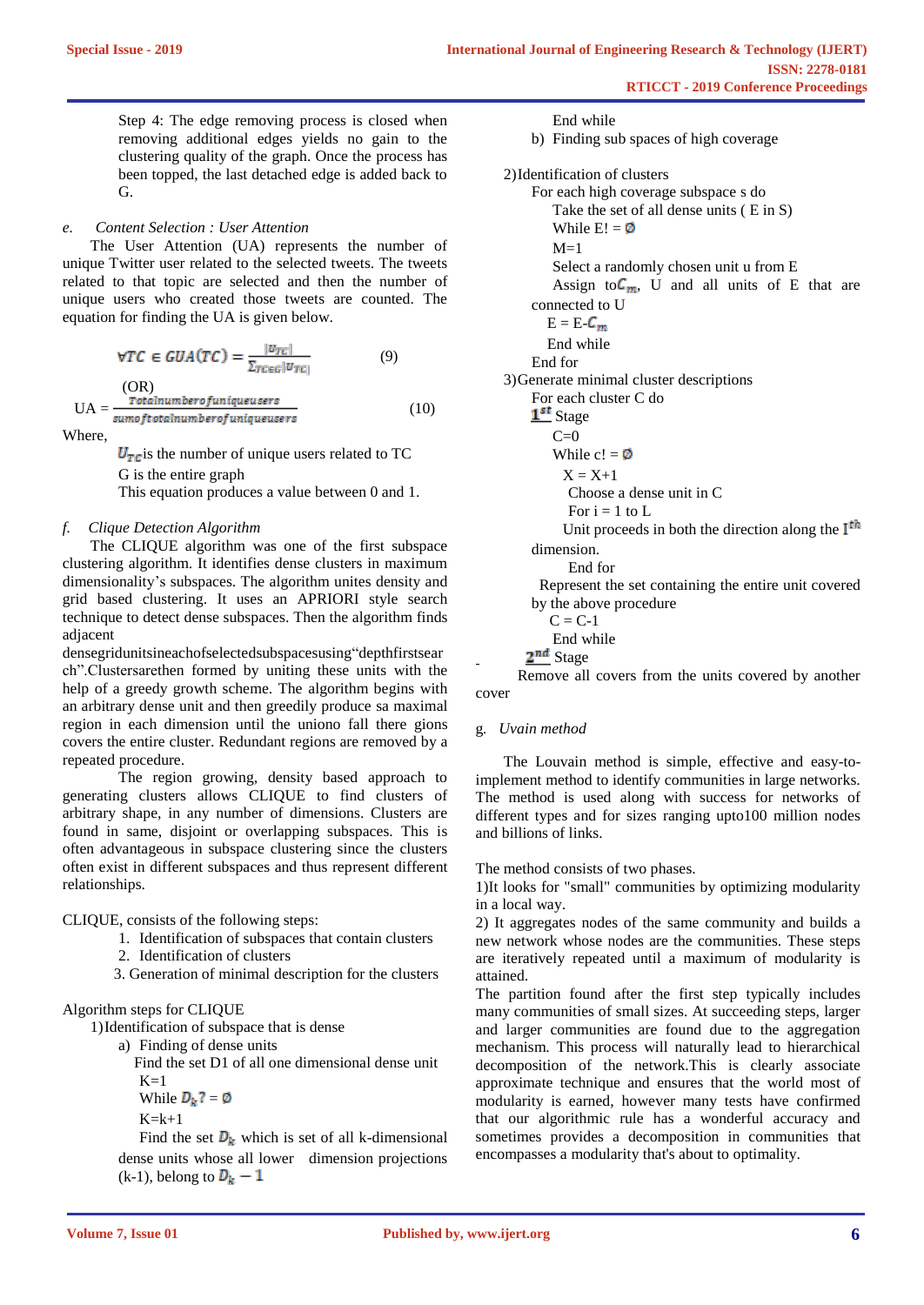A graph  $G = (V,E)$  is created where V and E are the sets of nodes and edges. Community detection is performed by dividing graph G into clusters  $C = \{V1, V2, \dots, Vx\}$  and each *Vi* , a set of nodes, is called community. The figure 4.2 shows the large network of nodes and edges which is clustered using Louvain algorithm; the communities are differentiated by using various color nodes.



Figure 4.2. Louvain community detection method

```
Louvain algorithm (Graph G)
```
 $G = G$ C the index of community of each nodes of  $\boldsymbol{G}$ Initialize each node with its own community  $q = -\infty$ while  $q < Q(\mathbf{G}', \mathbf{G})$  do  $q = Q(G', G)$  $c = \text{MoveNodes}(\boldsymbol{G}', \boldsymbol{G})$  // Phase 1  $G' = \text{Aggregate}$   $(G', G)$  // Phase 2  $C =$  put each node  $\boldsymbol{G}'$  in its own community End while Return G End function

Function MoveNodes (Graph G)

```
 C the index of communities of each nodes of G
```
While one or more nodes are moved do

for random  $v \in V(G)$  do  $best_q = -\infty$  $best_c = community of v$ for all neighboring nodes n of v do gain  $q = \Delta Q$  between v and n ifbest  $q <$ gain  $q <$  then  $best_q = gain_q$ best  $c =$  community of n end if end for  $C =$  place v in the best\_q end while return c end function

Function Aggregate (Graph G, Partition C)

 $\boldsymbol{G}$  = aggregate nodes which are in same community based on C

## Return G

End function

This is an iterative algorithm repeating till there is no additional modularity improvement. It begins with initialization ofall nodes with its own community. In Phase 1, for every node in a graph, it computes modularity gain  $\Delta Q$ for all neighboring communities if the node found to be moving.

*Q* indicates gain of modularity and is defined by  
\n
$$
\Delta Q = \left[ \frac{\sum_{in} k_i}{2m} - \left[ \frac{\sum_{tot} + k_i}{2m} \right]^2 \right] \cdot \left[ \frac{\sum_{in}}{2m} - \left[ \frac{\sum_{tot}}{2m} \right]^2 - \left[ \frac{k_i}{2m} \right]^2 \right] (11)
$$

where  $\sum_{i}$  is the sum of the weights of the links inside the community to which the node i is assigned,  $\Sigma_{\text{tot}}$  is the sum of weights of the links incident to community nodes, and  $k_{i,in}$  is the sum of the weights of the links from i to nodes in the community which is same with the community of node i.

In the Phase 2, all communities are collapsed to the vertices to create a new graph internal community edges are collapsed into a single self-looping edge, and the weight is the sum of edge weights of the entire internal community edges in the community. Multiple edges between every two communities are collapsed to form a single edge, and weight is the sum of edges between them.

## *C. Summary*

This chapter has described about the community detection using CLIQUE and Louvain method. CLIQUE detection model finds the communities of minimizing dimensionality. And the Louvain method finds the communities by maximizing the modularity. The current work determines that the CLIQUE clustering find out the best communities than the Louvain method. The results obtained by using CLIQUE and Louvain method are given in the next Chapter 5, Results and discussion.

## V. RESULTS AND DISCUSSIONS

*A. Experimental analysis* 

The existing and proposed work detects the community structure from the news media and twitter media. The Process of existing and proposed work contains the following steps:

Step 1: The input news data is first downloaded from the BBC news portals [\(http://www.bbc.com/\)](http://www.bbc.com/) and tweets are collected by using the Twitter API.

Step 2: The keywords of the news and twitter media is generated separately. The intersection of the two media keywords is found. The frequency of the words is calculated using TF-IDF.

Step 3: The relationship between the keywords can be found by using three similarity measures namely Dice, Jaccard and cosine similarity measures. So the vertices are the text words which are connected by the edges.

Step 4: The vertices and edges forms the clusters that are obtained by using the Girvan-Newman clustering method. And the User Attention (UA) of the resultant cluster is calculated.

Step 5: The resultant graph obtained in step 4 is fed into the CLIQUE community detection and Louvain method as input.